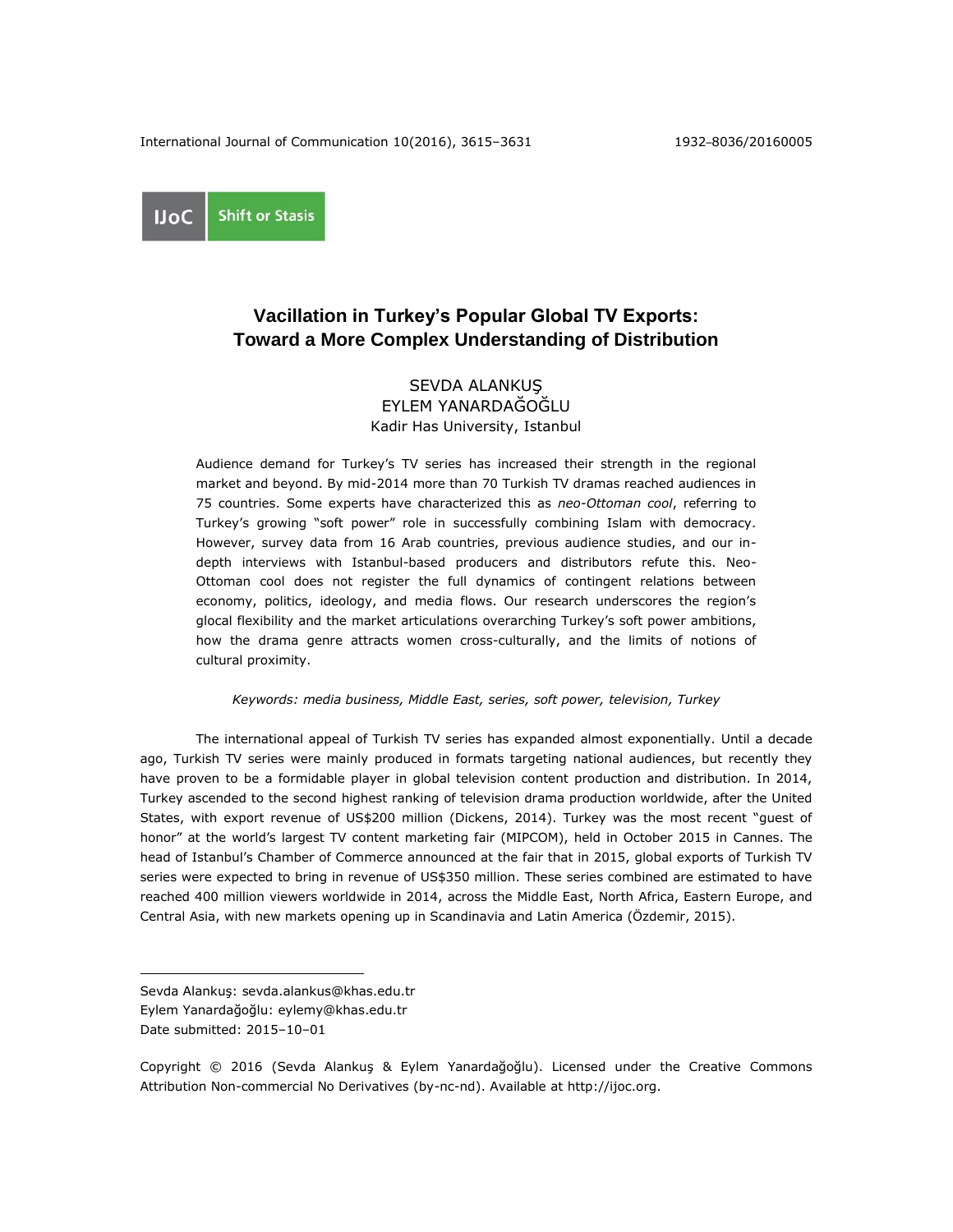The first series sold abroad was to Kazakhstan and Azerbaijan ("Türk Dizilerinin Yurtdışı rekoru," 2011), but the first major buyers were the three satellite channels in the Arabic-speaking world (MBC, Dubai TV, and Abu Dhabi TV), which acquired the right to air the series en masse in 20 countries across the Middle East and North Africa (MENA) region. In this article, we offer Turkish perspectives on the growth of its media exports. The Arab world is used as a case study, given its large import of these Turkish series in the region. This article aims to account for the continuing contradictory growth of the Turkish series market by discussing (a) the limits of the soft power concept to explain the dynamics of contextual and contingent relations between economy, politics, and culture and ideology; (b) the glocal flexibility and articulatory power of the global television market, which cannot be explained by any singlefactor explanation; and (c) the problems of using concepts such as cultural proximity to explain foreign audience demand for Turkish serials.

Turkish television dramas have been considered to be a "fever" hitting Arab screens (Delaimi, 2010). Since the first screening of the series *Iklil al Ward* in 2007 (Çemberimde Gül Oya), and then *Sanawat al Dayaa* (Ihlamurlar Altında) and *Nour* (Gümüş) by MBC (Middle East Broadcasting Centre) in 2008, many more have been distributed throughout the MENA region. Dubbing the shows into Syrian Arabic not only enabled audiences across Arabic-speaking countries to understand them but also provided a sense of continuity, given the earlier regional popularity of Syrian TV dramas (Matthews, 2011). Turkish TV series were not seen as new, but rather as more professionally organized instruments for "capturing the hearts and minds" of Arab audiences, and they also seemed to aid the growth of Turkey's tourism from Arabic-speaking countries (Bilbassy-Charters, 2010; Kendall, 2011).

Public surveys conducted in the region<sup>1</sup> since 2009 indicated Turkey's popularity and positive image, as well as its perceived roles as a "mediator for conflicts" in the region, a "political and economic power," and a "role model." Despite a noticeable decline in Syrian and Iranian public opinion in 2011, the surveys show Turkey continued to sustain a positive image generally in the region (TESEV, 2012a).

However, the social and political upheavals of the so-called Arab Spring in 2011, followed by the rise of a Muslim Brotherhood–supported Egyptian government in 2012, resonated negatively in Middle Eastern perceptions of Turkey. For instance, an "apparent decline in sympathy towards Turkey in [the] MENA region" was reported in the 2012 survey (TESEV, 2012b, p. 5). When Egypt's Morsi government was, in turn, overthrown in a military coup in 2013, Turkey's Prime Minister Recep Tayyip Erdoğan continued to support Morsi despite the opposition of other Arab countries. By the end of 2014, many Egyptian writers and politicians had called for a boycott of Turkish products in response to what they described as "'unjustified' attacks on Egypt" by (now) president Erdoğan ("Egyptians Call for Boycott," 2014). These calls immediately affected TV export figures in the region. Experts reported that sales were

<sup>1</sup> From 2009 onward, the Turkish Economic and Social StudiesFoundation[/Türkiye Ekonomik ve Sosyal](http://www.tesev.org.tr/)  [Etüdler Vakfı](http://www.tesev.org.tr/) (TESEV) conducted public opinion surveys on perceptions of Turkey in the MENA region and Iran. These surveys cannot be expected to offer a complete and accurate view of the public opinion, but they offer a broad view of perceptions on some issues.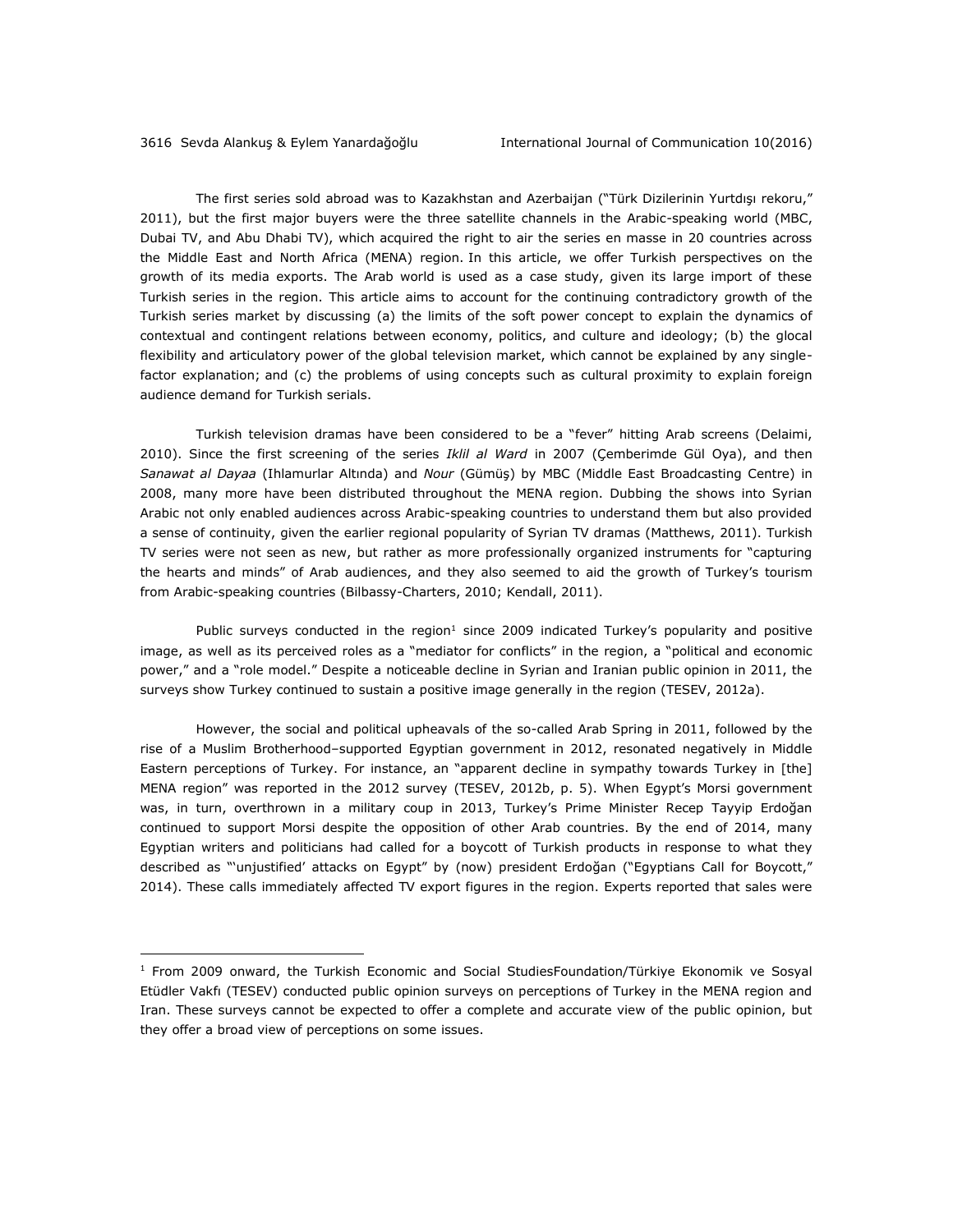"cut [as if by] a knife" at the end of 2013, with MBC slowing down its acquisitions and Abu Dhabi and Dubai TV even halting the airing of licensed titles.<sup>2</sup>

The distributors and channels in Turkey took compensatory measures and opened up to new markets in other regions like Latin America, transforming Turkey from a regional to a global actor in the TV series market. Furthermore, continuing audience interest in Arabic-speaking countries prompted regional and global players in the drama sector to introduce new ways of doing business with Turkey.

Previous research on Turkish TV dramas explained the growth of market demand on a regional (later transnational) scale by notions of "cultural proximity" (TESEV, 2010) and Turkey's growing soft power, especially in the Middle East (Al Jaber, 2010; Cerami, 2013, p. 140). In this context, we problematize excessive academic and popular references made to the cultural proximity as well as soft power concepts. In the related literature, the term *cultural proximity* is used widely to explain mainly the Arab customers' interest in the dramas through either celebrating or criticizing the so-called effects of serials as a part of Turkey's "(il)legitimate" soft power.

Following Straubhaar (2010), we consider cultural proximity as a factor in explaining the Arab audience's interest, due to historical ties with the region's countries. However, we criticize its uses for ignoring class, age, gender, and personal history–related differences of the audience and the effects of multiple cross-cutting proximities (LaPastina & Straubhaar, 2005). Besides, we maintain that celebrating the consumption of Turkish TV dramas with an emphasis on cultural similarities does not sufficiently take into consideration the Arab audience's active choice in their preferences and their negotiations with hegemonic meaning (Hall, 1980).<sup>3</sup> The celebrations of cultural proximity were sometimes conducted with an accompanying "colonial tone," as defined by the Ottoman past and neo-Ottoman claims over the region (Kaptan, 2013).

The term *neo-Ottoman cool* was used by media researchers Marwan Kraidy and Omar Al-Ghazzi (2013a) to explain the popularity of Turkish popular culture in the Arab world, which seemed implausible given historical tensions and postempire disconnects. Much of the Arab world lived under Ottoman Turkish rule for over 400 years, but it was neglected in modern Turkish foreign affairs until Erdoğan's AKP came to power in 2002. From the authors' perspective, the popularity of Turkish TV series in the Arab world would indicate that cultural proximity runs deeper than mere face value. These authors proposed *neo-Ottoman* 

 $2$  The boycott could also be reflecting the reaction of the Arab TV industry to the success of the Turkish series.

 $3$  For research that compares the Turkish drama audiences of Greece and various Arab countries, see Yörük and Vatikiotis (2013). For the "negotiated readings" of the audience, see Yanardagoglu and Karam (2013). By following feminist literature on soap operas (Brunsdon, 1995; Geraghty, 1991), the appeal of Turkish series, especially to Arab female audiences, are evidenced in its promises of more romance, a better lifestyle, and a relative freedom and gender equality. These are characteristics of so-called the macro-genre that makes Turkish dramas attractive to women in Greece, the Balkans, and recently, in Latin America, the "motherland" of soap operas.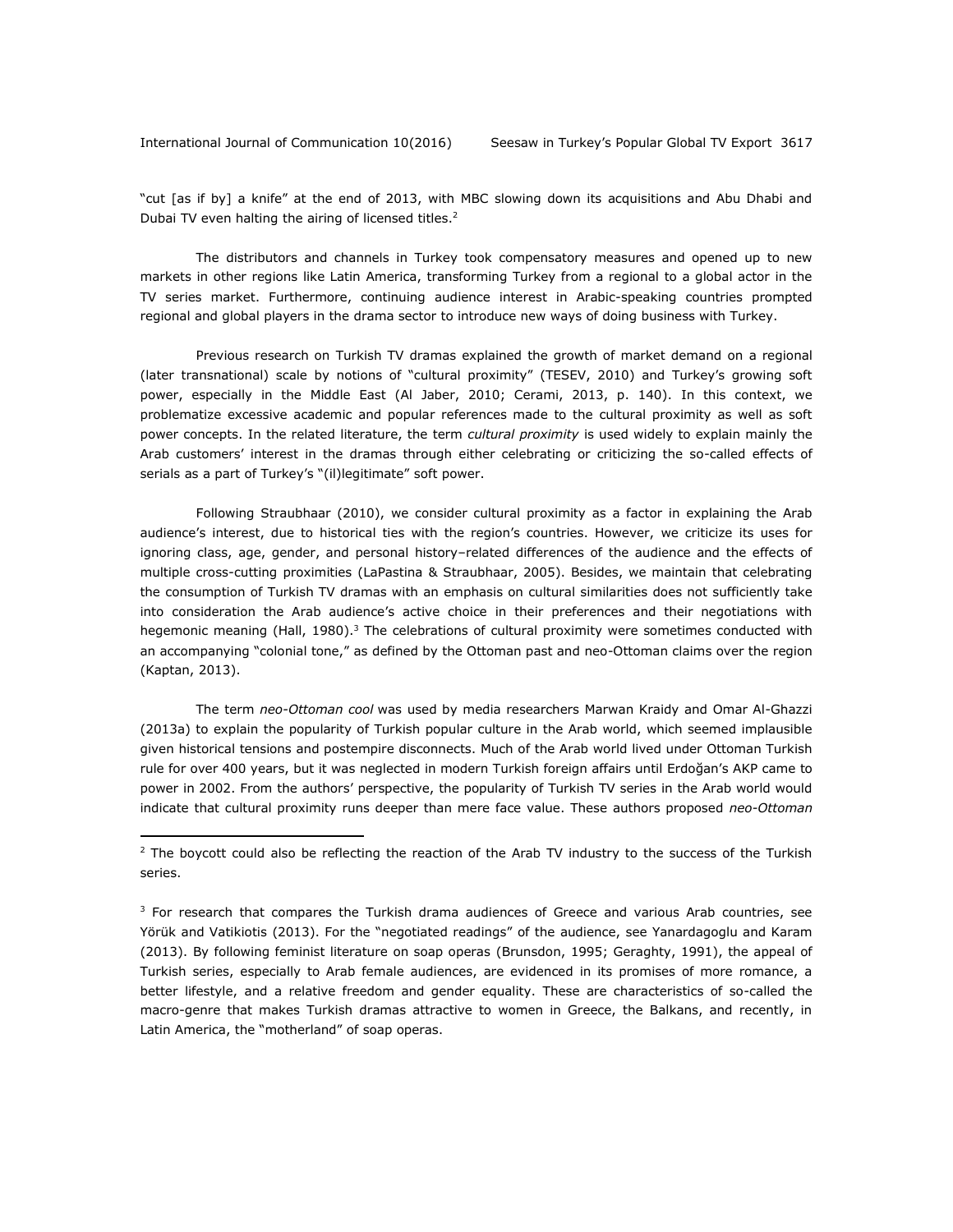*cool* as a trope to refer to the Turkish version of modernity, combining Islam, secularism, and capitalism, which also appeals to many Arabs.<sup>4</sup>

In their subsequent study, they found that mass culture products were seen as contributing to the neo-Ottoman cool image, with Turkish TV drama as the "main symbol" of Turkey's soft power in the region (Kraidy & Al-Ghazzi, 2013b). *Soft power* is a term coined by Harvard professor Joseph Nye (1990) to address cultural dimensions of today's global power relations (Meyer, 2007). It interrelates culture, political values, and foreign policy, claiming that mass culture serves to attract an international populace and to inculcate shared values and norms (Nye, 2004, pp. 6–7). It counterbalances "hard power." However, the concept has been criticized from a Marxist perspective for being grounded in neoliberal theory (Joseph, 2008; Meyer, 2007).<sup>5</sup>

Kraidy and Al-Ghazzi explain the recent positive image of Turkey in the MENA region as resulting from the "multiple strategies of using popular culture, rhetoric, and economic branding techniques in a soft power push" (2013b, pp. 2342–2343), but they do so without making a reference to Gramsci's term *hegemony*. 6

In this article, following a poststructuralist and neo-Gramscian approach, we use the term *hegemony* to refer to consent construction through the material spheres of culture and ideology, politics, and economy, which work in(ter)dependently from and with each other by causing contingent articulations. Thus, as Laclau and Mouffe (2001) argued, we find structural undecidability to be a very condition of hegemony.

Within this neo-Gramscian framework, we approach Turkish TV exports as an accompanying instrument of Turkey's claimed regional cultural and ideological hegemony, which operates with its own contextual causes and results. Since we conceptualize hegemony as a "give and take form of power" (Laughey, 2007, p. 64), we note mutual influences of cultural proximity between Turkish and Arab cultures that have very deep roots.

The economic and cultural transactions in the TV series market shows sustainability and adaptability despite declining political will and popularity. The drama sector seems to have created an economic push of its own, counteracting the region's negative political responses to the Turkish government's hegemonic assertions. Therefore, within this neo-Gramscian frame, we argue that despite some limited negative impacts on the drama sector, the decline of Turkey's Neo-Ottoman political project does not seem to have affected the economic and cultural attraction of Turkey among MENA consumers.

 $\overline{a}$ 

<sup>4</sup> Kraidy and Al-Ghazzi do not offer a precise definition for the concept.

<sup>5</sup> In Marxist-critical international relations (IR) language, *soft power* is used to refer to a nonmaterial part of hegemony that works though ideology, as opposed to the material and coercive part of it (see Cox & Sinclair, 1996; Joseph, 2008).

<sup>&</sup>lt;sup>6</sup> For instance, Yörük and Vatikiotis (2013) framed their analysis within his theory of hegemony and highlighted differences between soft power and hegemony when discussing Turkey's regional, global, and cultural power.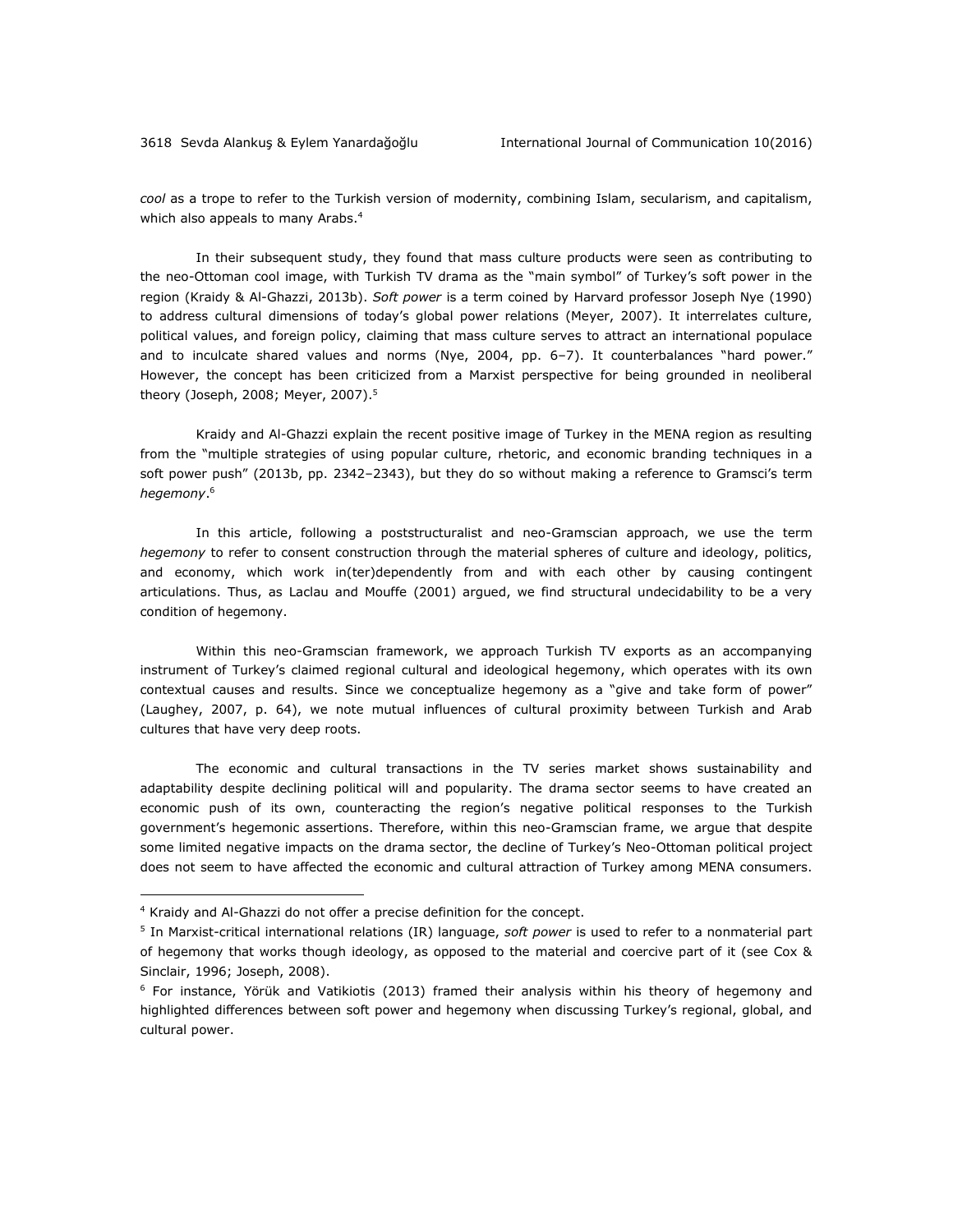In the case examined, "cultural flows" are intertwined with Turkey's neoliberal values, patterns of economic consumption, and a hybrid (modern-traditional) outlook on daily life, which supersede the micro-politics (neo-Ottomanism) of the AKP government.

Such economic and cultural attraction and flows may not always be audience admiration and consumption driven, but they may be contingent on a number of factors such as national and global television market dynamics as well as entrepreneurial initiatives, which we also account for in the following sections. In order to do so, we first consider the political changes since 2011 and then consider simultaneous changes in Turkish television's production and distribution sectors.

We especially focus on events in 2011 and beyond because, first, 2011 marks the 10th anniversary of Turkey's TV dramas being marketed abroad; second, it ushered in the AKP's third term; and finally, the Arab Spring upsurge that swept across a number of Arab countries from 2011 onward prompted a shift in Turkey's foreign affairs stance—desiring "zero problems with the neighbors"—toward more complicated and antagonistic relations (Turkish Ministry of Foreign Affairs, n.d.).

We construct our arguments by analyzing primary and secondary sources in the Turkish drama market. The primary data include face-to-face and online interviews conducted with TV professionals in production and distribution companies in Istanbul, where the sector is based. The majority of secondary data were retrieved from annual TESEV surveys on the political and economic perceptions of Turkey throughout the Middle East.

First, we discuss the changes in the drama sector that raised Turkey to the level of a regional, transnational, and then global actor in just a decade. Second, we outline recent shifts in Turkey's foreign affairs in the MENA region, with a particular focus on reverberations in the media sector. In the third and last part, we elaborate our argument by criticizing or rephrasing the theoretical frames that have been proposed to explain glocal tendencies of the Turkish TV serial market and offer an analysis of the intricate dance between politics, economy, and culture in Turkey.

### **Turkish Drama's Arab Spring: From Local and National Production to the Regional Level**

Television production in Turkey has its origins in the long tradition of melodrama production in the so-called Turkish "Yeşilçam (Green Pines Street) cinema system" of the 1960s and 1970s, which copied popular Hollywood melodramas in low-budget productions (Simpson, 2006). Since the 1980s, television drama has been popular in Turkey, especially after 1993, when private TV channels proliferated. The national audience persistently favors TV series over other content genres. Over 2014–2015, some 40 different series were broadcast across five major TV stations on weekdays (Deloitte, 2014).

However, this sector is highly fragmented and competitive. Too many production companies vie for a limited number of broadcast hours. At the beginning of a broadcast season, between 50 and 70 titles begin transmission, but only around 20 continue due to poor ratings of the remainder. Over the 2008–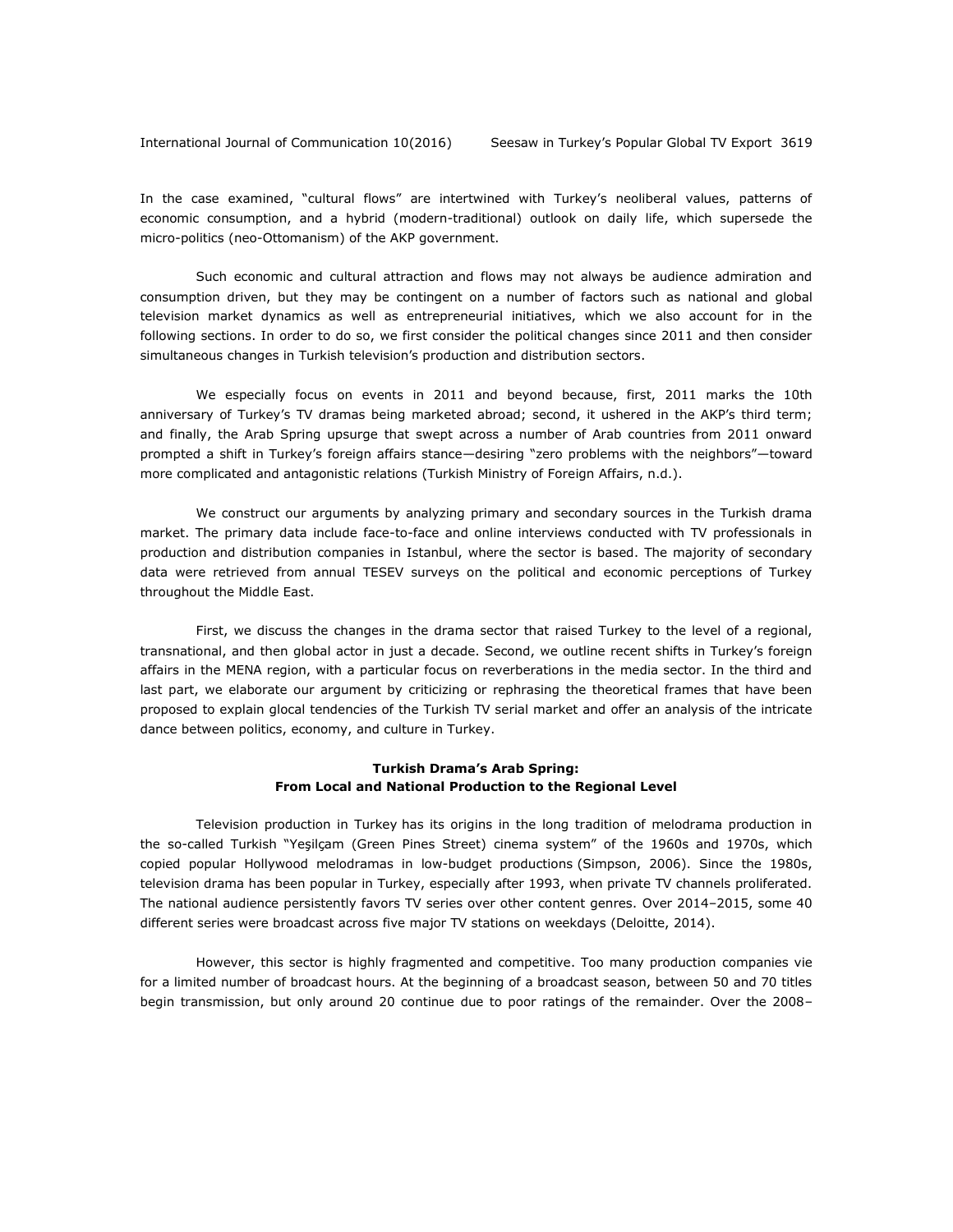2010 seasons, the production cost per episode was estimated at US\$41,500–\$125,000, with average advertising revenues at US\$125,000 per episode (ISMMMO, 2008, 2010).

The growing appetite for programmed content galvanized a stronger professionalism in the mid-2000s. Production companies felt the need to produce higher quality output and have a more transnational outlook (Yanardağoğlu & Karam, 2013). In 2004, the exports of TV series were valued at as little as US\$10,000, but in 2007, the annual income from soap opera exports was measured at US\$1 million (DISBOOK, 2013). As indicated in Figure 1, export revenues then leapt from US\$10 million in 2009 to US\$150 million in 2013 (Deloitte, 2014). TV series were marketed to foreign markets at US\$15,000– \$150,000 per episode, depending on the recency of their TV season and their popularity (Özedincik, 2013). In 2014, their export revenue was calculated at US\$180 million, with more than half of exports directed to the MENA region (Gök, 2015).



*Figure 1. Turkish TV series' export revenue (Deloitte, 2014).* 

The international appeal of Turkish TV series has, in a short time, expanded almost exponentially. Turkish dramas focus on family and community relationships, longing for lost neighborhoods, and relations between the rich and the underclass through stories of "revenge, unrequited love, betrayal, [and] city versus country" (Simpson, 2006, p. 6). In addition to technical advances in "shooting the series like a film," the format success was perceived by some to connect to the ambivalences of Turkish modernity and their cultural proximity in the eyes of Arab audiences. Also, familiarity with established narratives of the melodrama as a "macro genre" added to its popularity (Martín, 1993). As one sales expert explained:

the ambivalence of Turkey was interesting for [an Arab audience]. Are we [Turks] modern, are we Arab? They do not know. Istanbul is a beautiful place with young, attractive men and women. Then our stories were interesting for them. When the audience watched Gümüş [*Noor*], they see the Cinderella story, a village girl falling in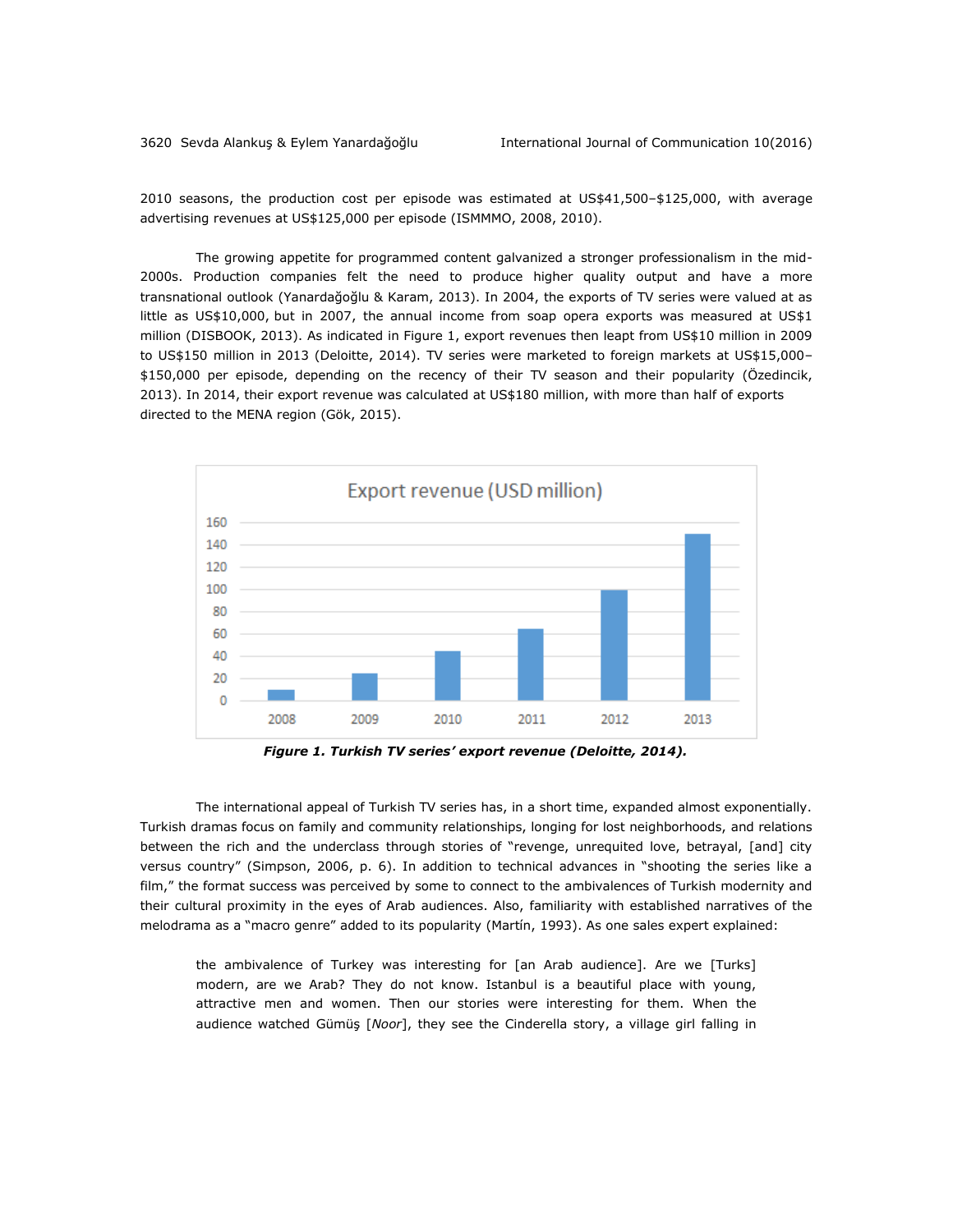love with an Istanbul boy, and her self-development. But in the Middle East it was seen with different eyes, it was a story of a woman's struggle in a place she does not belong. *Gümüş* was a milestone for the Middle East. (personal interview, July 19, 2015)

Four major factors were identified to explain the success of TV series in the Arab world, as the previous interview also reiterated. These are the technical quality of the TV series, the influence of shifts in foreign policy, the notion of cultural proximity, and perceptions of modernity (Yanardağoğlu & Karam, 2013).

Importing Turkish TV series into the MENA region via satellite channels began entirely serendipitously, after an executive of MBC (a Saudi-owned media firm) watched these series in his hotel room during a visit to Turkey and began buying up the dramas that led to the "craze" (Mathhews, 2011). Although they were not produced for an Arab audience or in order to promote an official cultural policy (Yanardağoğlu & Karam, 2013), Turkish TV serials have played some role in foreign relations by facilitating dialogue between ministers and ambassadors through conversational exchange of anecdotes regarding these series.

Turkish dramas in the MENA region peaked as early as 2008, when the *Noor* series finale attracted an unprecedented 85 million viewers over the age of 15 years, 50 million of whom were women. *Sanawat al Dayaa* attracted 67 million viewers, 39 million of them female. The *Noor* series even managed to command a spot in the top 10 global programs in the Eurodata annual study "One Television Year in the World" by Médiametrie (quoted in Buccianti, 2010). By 2011, of the 70 different Turkish TV series broadcast to audiences in 40 different countries, the 21 countries of the Arab League accounted for more than half of the series sold ("Türk Dizilerinin Yurtdışı rekoru," 2011, January 15).

The AKP government exploited the popularity the TV series enjoyed in MENA and pragmatically seized the opportunity to locate the TV series within an official discourse concerning "Turkey's growing international appeal," part of its soft power as a catalyst in their "zero problems with the neighbors" foreign policy.<sup>7</sup>

Around 2011, trade and political relations with Arab neighbors showed a positive upward curve, and the AKP and Erdoğan as a politician enjoyed growing popularity in the MENA region.<sup>8</sup> This also coincided with the rise in TV series with high ratings and revenue.<sup>9</sup> Nonetheless, the target for TV producers and scriptwriters continues to be the "national audience." Hence, the constant priority given to the national market by the TV production sector should temper any claims that the Turkish government

<sup>&</sup>lt;sup>7</sup> For instance, in December 2014 during a visit to a production set, Deputy Prime Minister Yalçın Akdoğan asserted that "These TV series are important for Turkey's soft power and regional influence" ("Akdoğan'dan dizi yorumu," 2014, para. 3).

<sup>&</sup>lt;sup>8</sup> Erdoğan was "greeted like a rock star" on his first tour of the MENA region during the Arab Spring in 2011 (Abuzeid, 2011, l. 1).

<sup>&</sup>lt;sup>9</sup> Before 2011 there were two primetime series per evening on Turkey's major TV channels (personal interview with TV sales representative, July 19, 2015, Istanbul).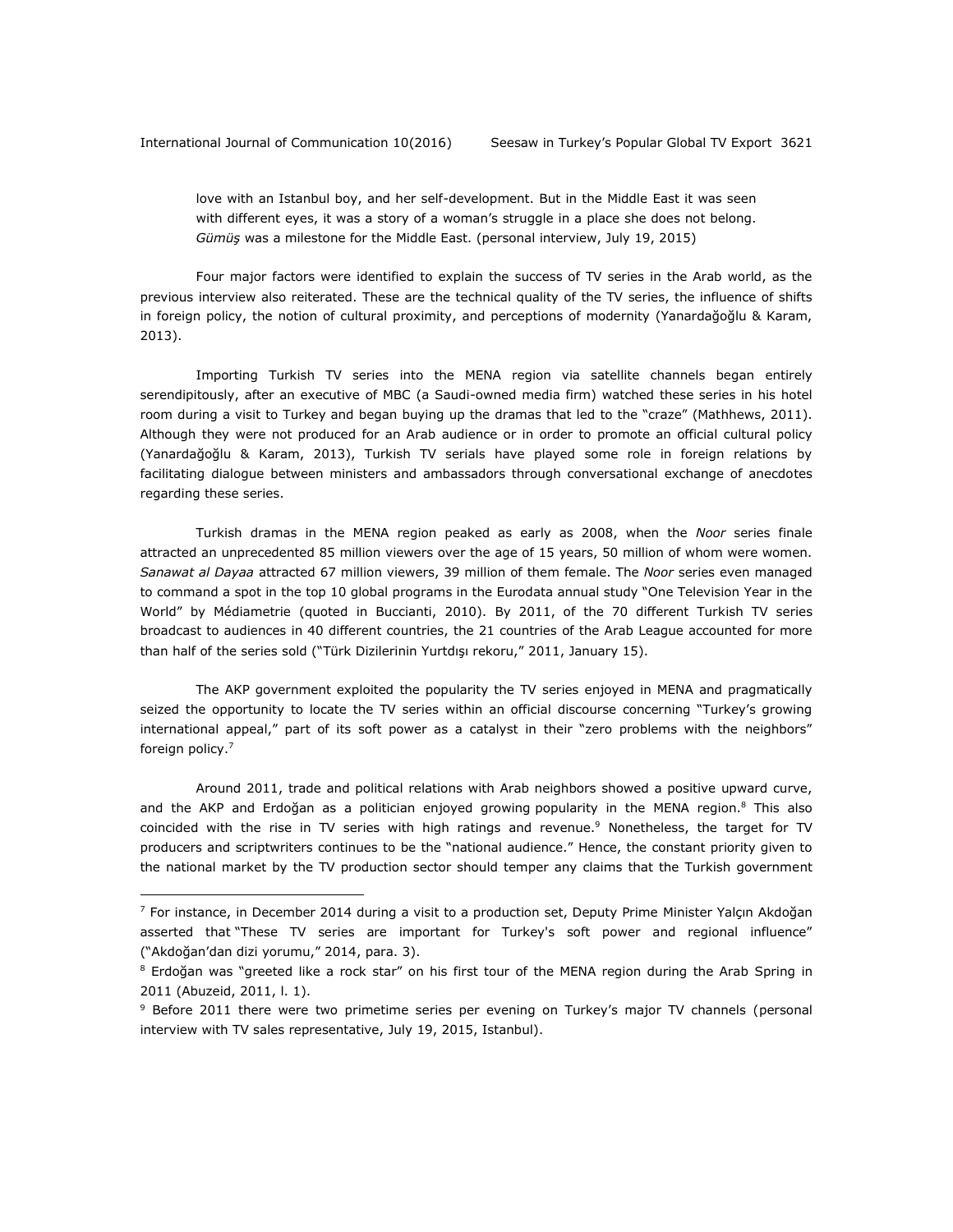has taken deliberate actions to use TV series to consolidate its soft power in the MENA region (Anas, 2012; Cerami, 2013; Kraidy & Al-Ghazzi, 2013a).

For the production companies, including TV channels with their own in-house production divisions, the priority was, and has been, to secure good ratings, audience share, and advertising revenue nationally before a series can ever be marketed abroad. As one sales expert explained, due to the high cost of production, the priority needs to remain "90% [in] the local market." The "luxury of producing series 'A' for a local audience and 'B' for the foreign audience," the expert explained, does not exist. (personal interview, January 30, 2015).

#### **End of the "Arab Spring" for Turkey: Decline in Turkey's Regional Political Ranking**

Turkey's changing foreign policy toward the Arab world has been one of the factors affecting the popularity of its TV series in the region. Commercial and bilateral relations between Turkey and its Arab neighbors only began to strengthen after the 1990s (Kirişçi, 2000). This improvement in Turkish-Arab relations, initiated when the AKP came to power in 2002, represented a shift from the "disinterest" of Western-oriented policies of former governments, which had been shaped around the so-called Kemalist doctrine of "peace at home, peace in the world," to the Islamic-Conservative AKP's pragmatic interests.

The short-term positive outcome of this policy could be observed in the improving bilateral cultural and economic relations. For instance, the recognition of TV experts both in the MENA region and Turkey of the value of TV series for their markets gave countenance to increasing economic trade and export-promotion of Turkish series already in commercial circulation since 2007. Also, in 2010 a Turkish TV channel in Arabic was launched. The public surveys conducted by TESEV between 2009 and 2013, first in 7 Arab countries (Egypt, Jordan, Palestine, Lebanon, Saudi Arabia, Syria, and Iraq) and later in 16, indicate that the Arab people indeed "recognized" the changing policies of Turkey as it had taken a "more active role" (Altunışık, 2010, p. 5) in the region. As Figure 2, adapted from TESEV reports (2009–2013), suggests, TV viewing practices are not necessarily convergent with survey participants' political opinions about Turkey. The following figures indicate that the Arabs' belief that Turkey was playing a bigger role in MENA declined in those years. However, the graph also indicates an upward trend in popularity of Turkey's TV series, despite this decline in perceived soft power.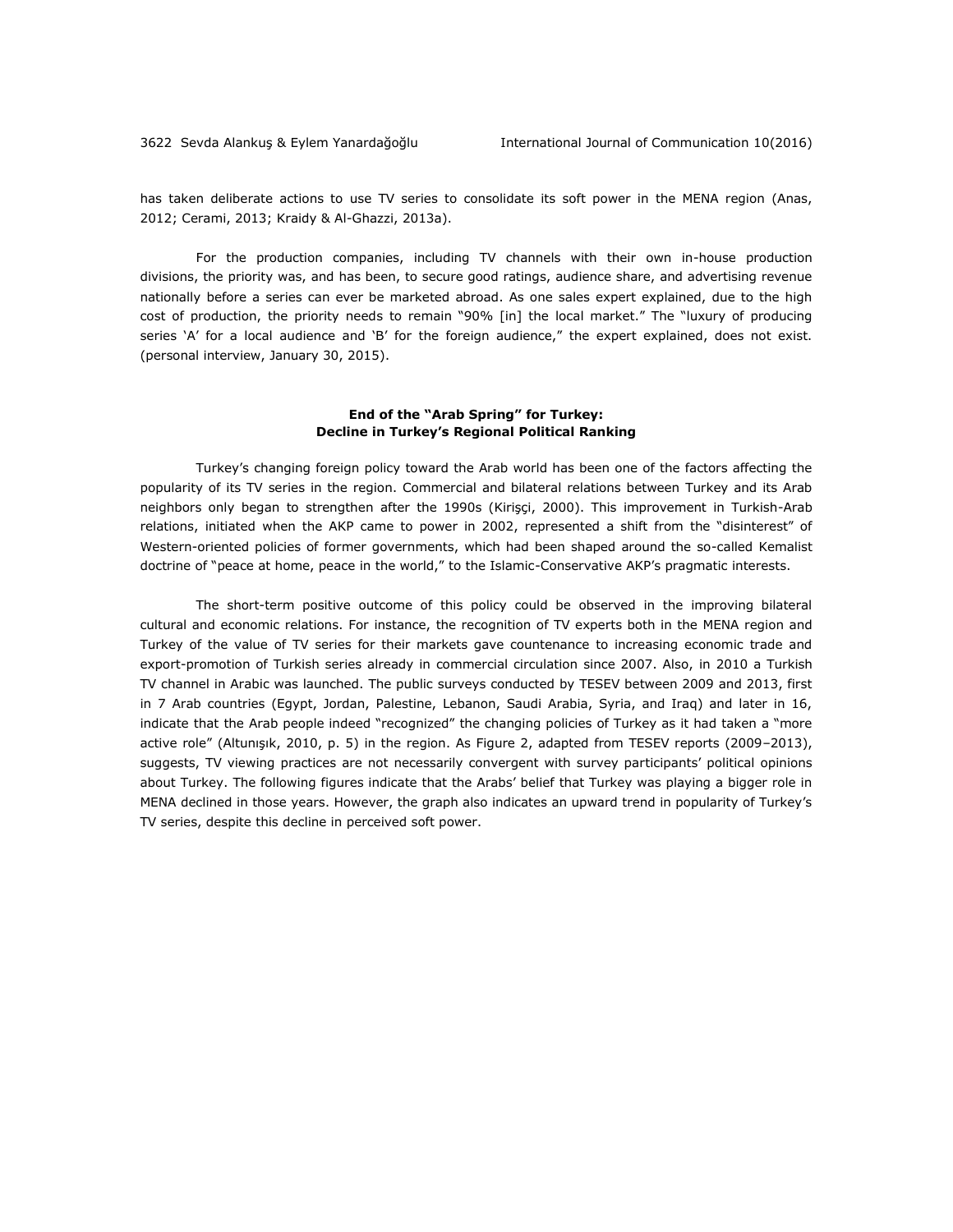

*Figure 2. Comparative time series: Arab perceptions of Turkey versus series viewership (TESEV, DISCOP).*

The surveys were not repeated in 2014, but a perceived and sustained audience interest in Turkish drama was observed at the 2014 international television industry fair *DISCOP West Asia* in Istanbul (DISCOP).

## **The Impact of the Decline: Globalization of the Turkish Drama Sector with Asymmetrical Interdependence**

Trying to trace the rise and decline of Turkish television export figures over the last several years is like putting a puzzle together. The figures here are gathered from different sources because there is no single institution keeping export statistics. Many distribution and production companies rely on their own company records and do not wish to share them openly. One expert expected revenue from series exports in 2015 to reach around US\$200 million. However, all interviewees clearly described a "nose dive" in MENA sales since the end of 2014. They attributed this abrupt change to three intertwined factors. The first and most obvious factor was the deteriorating relations between Turkey and its Arab neighbors. One sales professional remarked:

The last package of series sold to the Middle East was in December 2013. Arabs like the Syrian dialect in dubbing. Because of the problems there [in Syria, the Syrians] *could not work*. . . . The Middle Eastern [media] companies told us they did not want [to purchase] Turkish series due to the politics in their countries. We started focusing on other countries. (personal interview, January 30, 2015)

Another sales director similarly said the "sales were cut like a knife" around the end of 2013. He elaborated: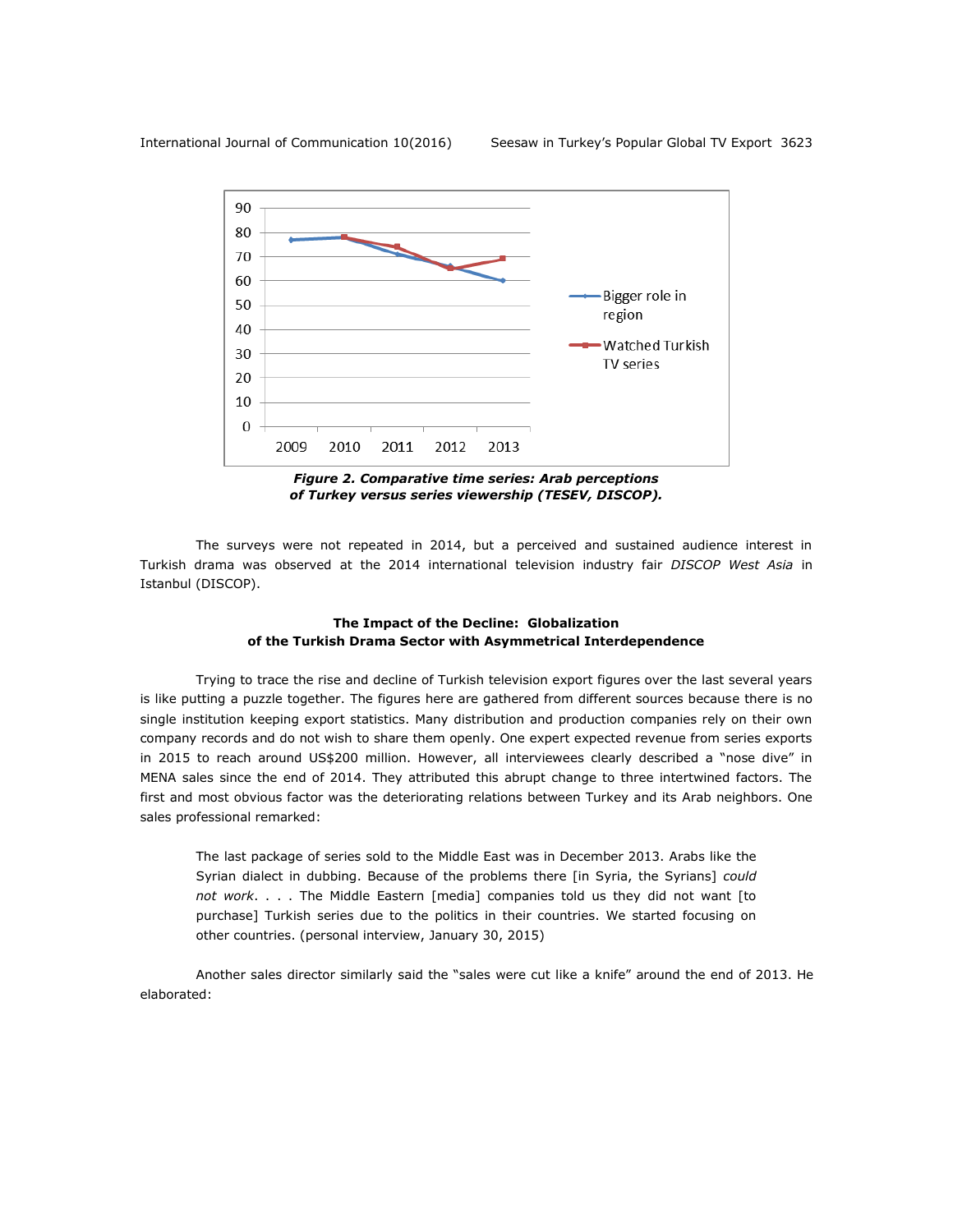Our series showed the country one would desire to live in. These [MENA media] companies took a great risk not to air products they licensed for 3–4 years. This is something that would be very much against the management of a channel. Only those close to their governments could do it. We used to talk with the directors of acquisitions of those channels and explain that the creative spirit behind the Turkish TV series was not same as the Turkish government's. But we could not convince them, despite their personal positive attitude towards the Turkish series. (personal interview, June 24, 2015)

The sales director of another distributor said they were "worried about the embargo and crisis in MENA" because sales in this region are conducted "single handedly for 20 countries" covered by MBC, Abu Dhabi TV and Dubai Media—and their embargo would mean losing the whole Arab-speaking market. This is why the opening of the South American market in 2014 has been termed a "life-raft" by industry experts.

Since late 2011, geographically and culturally distant markets in East Asia, Africa, South America, and the Balkans have been opening up for Turkish series. In 2013, for instance, Ukraine, Pakistan, Russia, and China all started importing Turkish dramas. However, the most recent development was indeed in March 2014, when Chile opened up the South American TV market by screening five Turkish titles. The distribution company Global Agency estimated that Chile and Argentina will soon be followed by Uruguay, Colombia, Perú, México, Ecuador, and Brazil, home markets of the *telenovela* format (personal interview with sales professional, May 11, 2015)*.* 

However, the international sales director of a major TV channel believes that the recent changes in the Turkish television sector cannot be explained only by the changing political situation. There are also other factors, such as the 2012 switch to a new ratings system in Turkey (which came into effect in May), and increased concerns about the "exportability" of the TV series (especially to Arab countries), due to the new constitution of the panel used in measuring Turkey's television ratings. Prior to 2012, the education level of the "head of household" determined how social and economic status was categorized. In the new ratings system, as experts explain, mass public income level, rather than education, is now one of the primary determinants (Eyüboğlu, 2012). As one expert noted, "[Arab audiences] love watching a fairytalelike life in a modern Muslim country. If now the panel is dominated by a conservative [less educated mass, translator's emphasis] audience, their preferences will impinge on the series to be produced" (Gülşan, 2012).

The sales experts and distributors similarly confirm that in the new system, "the new Turkish ratings panel audiences are not conducive to encouraging production of series that are also likeable abroad." In the new panel, experts observe, the audience seems to prefer "romantic comedy, entertaining and light stuff," so the channels are less inclined to offer demanding dramas to the audience. This new set of preferences, according to the professionals interviewed, has had two consequences. First, the volume of production dropped compared to the period prior to 2011, when five major channels of the day each broadcast two titles on their primetime slots. That was the period when 70 new series were produced, helping to build a good catalogue of exportable dramas ready to sell. This abundance of available titles has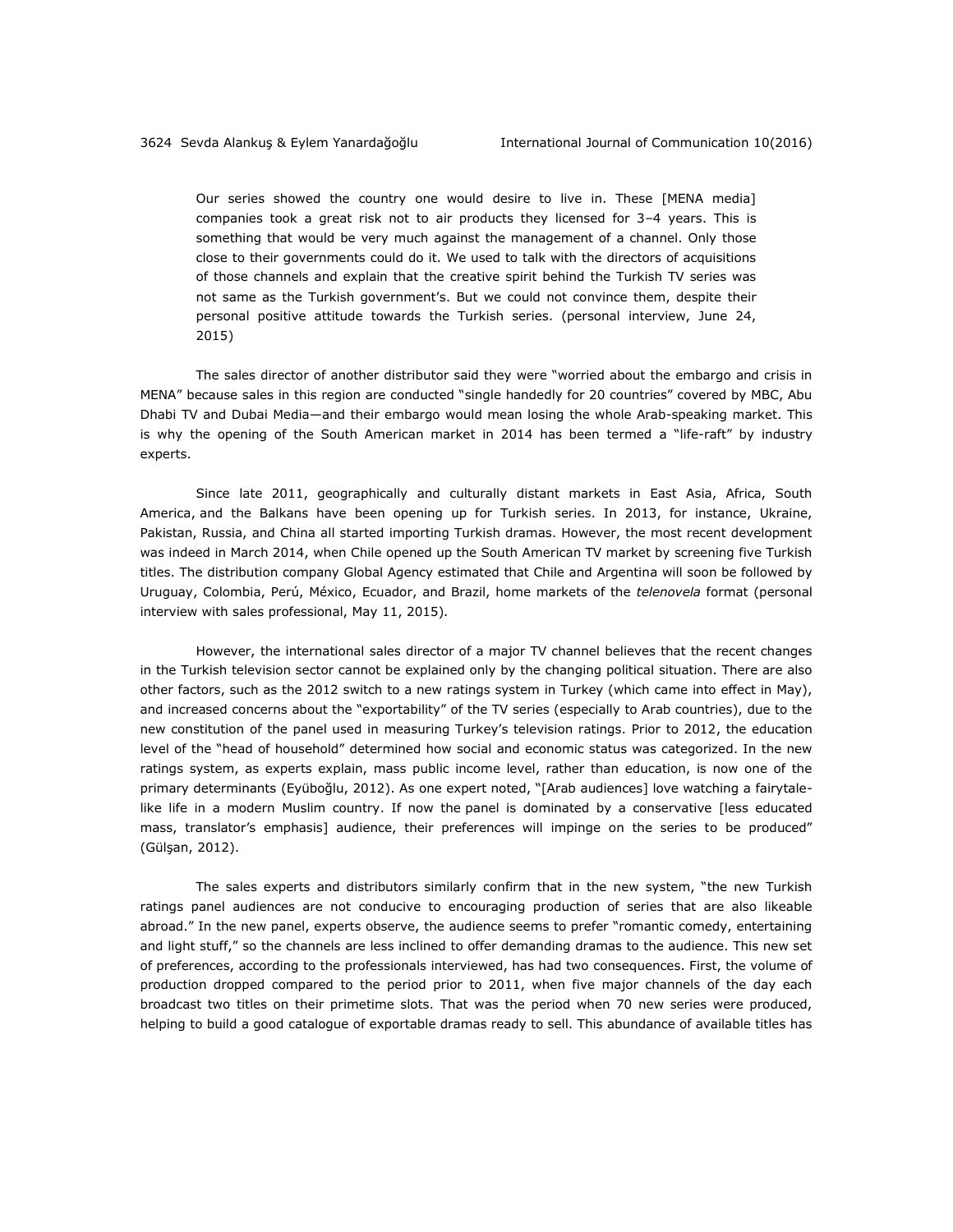been gradually declining. Second, low ratings make it harder for producers to "meet production costs," which simultaneously inflates the price asked per episode from foreign buyers.

Third, TV production in Turkey attracted new players to the national market, including global giant Endemol, which can compensate for the difficulties experienced by local producers. Endemol entered the Turkish sector in 2008 with game shows and is considered by experts to be becoming "stronger as a producer" in Turkey. In 2014, Endemol began producing a Turkish series, *Paramparça* (Broken), and preferred to make "celebrity agreements" with famous and popular names in order to "tie them to their company," akin to the big studio system in the United States. The Turkish production system had previously operated by "finding the right script and then looking for the actors." In the emerging system, celebrities now make casting agreements with a production company and "start looking for a script later," experts claimed. (personal interview, May 11, 2015).

This is considered to be the most significant change in the sector since the end of 2011. According to a sales expert from a major distributor company, "Endemol can do what Turkish local companies cannot risk." In its capacity to "sell expensive production at a cheaper rate, it can also bear the risk of producing a title only for export," he explained. "Endemol can help the sector, but right now producers do not know what to do," the expert elaborated, "because the series are considered unsuccessful as a result of only looking at their [domestic} ratings." (personal interview, May 11, 2015).

Endemol's presence in the Turkish TV series market as a producer is signaling further articulation of the local market in alignment with the "global format industry," as suggested by Chalaby (2011). An Arab production company (part of the MBC-affiliated production company O3) also entered the market in 2014 to produce a Turkish TV drama (*Kaderimin Yazıldığı Gün* [My fate]) for the national Star television channel.

This Arab production company's move can be understood first as a positive impetus of the popularity of Turkish TV series in the region. As Buccianti suggests:

the rise of soap operas *à la turque* has resulted in a re-evaluation of the Arab entertainment industry, a sudden and difficult awakening for a field that was long dominated by the state. The Arab media space is witnessing major changes with the daily birth of new satellite channels. (2010, p. 8)

The entrance of Arab production companies into the Turkish sector can also been seen as an attempt to effectively bypass the embargo of Arab states, especially in Egypt, on Turkish series. Pressure from their audience, estimated to be around 220 million loyal Arab viewers (a majority of them women), forced Arab channels to come back to the Turkish distributors seeking new products, albeit offering a much lower price per episode.

Another sales expert claimed that the "Middle East has learnt [how to produce a Turkish series] so well. They have become more selective; they only want to buy the titles of popular actors that they love." This expert also claimed: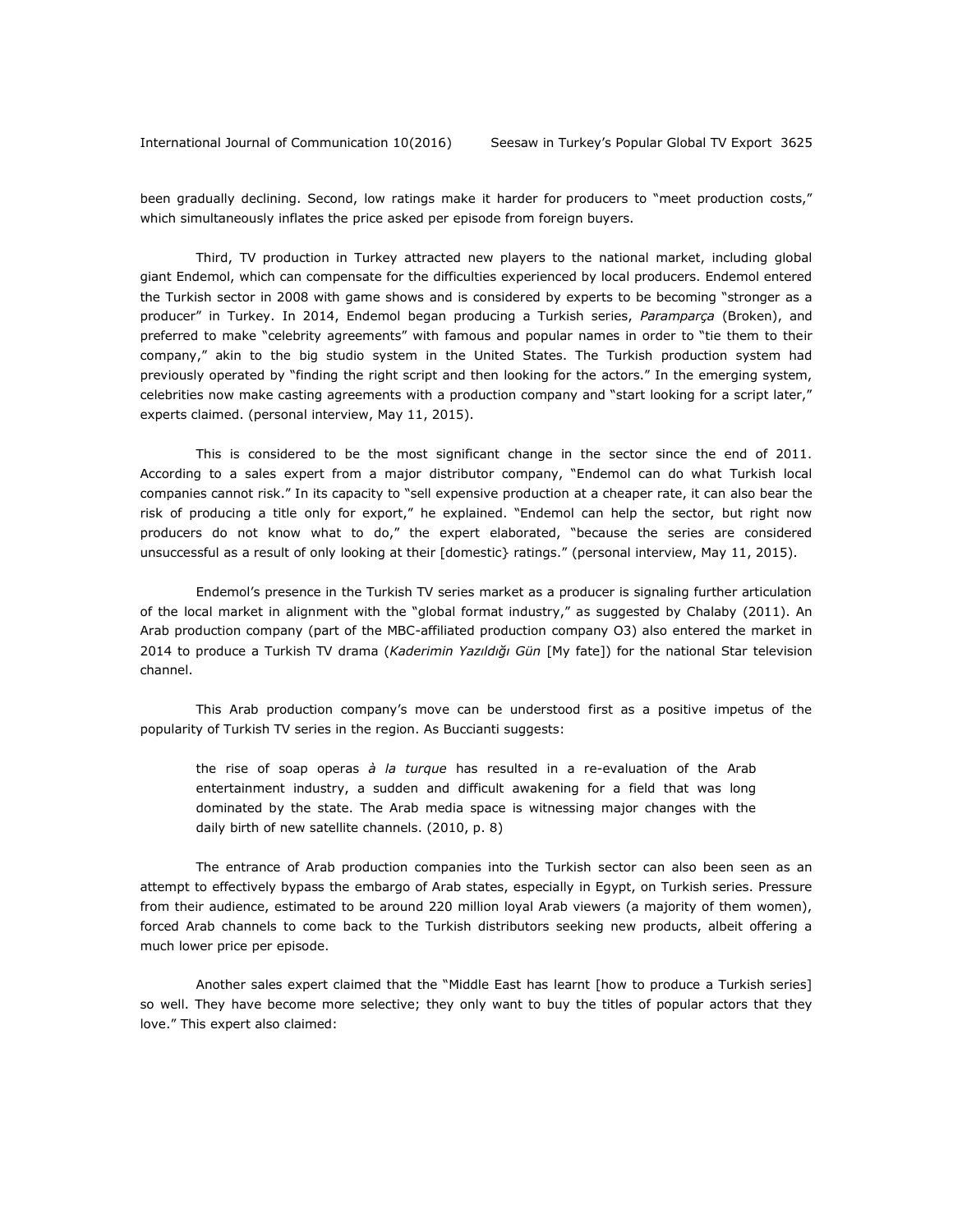The weight in the Middle Eastern market shifted to Latin America two years ago, and I am talking for all distributors and producers here. 60% of our revenues came from MENA, and the remaining 40% came from the other 60–70 countries. This is not the case any longer. Right now there is a decrease in Middle East and the Balkan exports, and a rise in Latin American ones. (personal interview, June 24, 2015)

These latest developments provide supporting evidence for the argument at the beginning of this article that the economy and the influence of cultural hegemony provide contingent articulations.

While Turkey's claimed hegemony in the Middle East was working smoothly through an overlapping cultural and ideological, political, and economic conjuncture until 2011, by the end of 2013 export cuts due to political boycotts had forced the sector to adapt. However, the Arab world's continued economic attraction to Turkey (and the demand of its television audience) resulted in the professionalization of the Turkish drama sector, improvements in its labor conditions, the start of a "star" system, and Turkey's expansion to overseas markets where audience interest cannot be explained by cultural proximity. Moreover, the entrance of new players like Endemol and Arabic companies into the Turkish market, while fueling competition, caused compensating effects on sector revenues. This demonstrates how global flows are "multi-directional" (Robertson, 1992), and also illustrates Straubhaar's (2010, p. 259) "asymmetrical interdependence," a concept designed to capture scenarios of multiply directed cultural flows within a framework of one nation's cultural dominance (but not complete domination).

#### **Conclusion**

In this article, we examined possible reasons for the continuing international appeal and growth of Turkish television drama by taking the MENA region as a case study. First, we considered the factors that raised Turkey to the level of regional, transnational, and global actor in the last decade, and then we considered the reverberations of the shifts in Turkey's foreign affairs in the MENA region on the media sector. In order to do so, we used primary and secondary sources data regarding the Turkish drama market. The primary data include face-to-face and online interviews conducted with TV professionals in production and distribution companies in Istanbul, where the sector is based. The majority of secondary data were retrieved from annual TESEV surveys on the political and economic perceptions of Turkey throughout the Middle East as well as previous research conducted in this field.

In analyzing the theoretical frames that have been proposed to explain glocal tendencies of the Turkish TV serial market and political, economic, and cultural factors, we criticized the extensive use of concepts of soft power and cultural proximity in previous academic explanations. In our approach, we claim that the success of Turkish serials in the region is not the direct outcome of exercise of soft power, although they were employed as instruments of public diplomacy for a while. Instead, we believe it has to do with glocal economic dynamics, specific characteristics of the Turkish drama sector, the genre itself, and audiences' negotiated readings.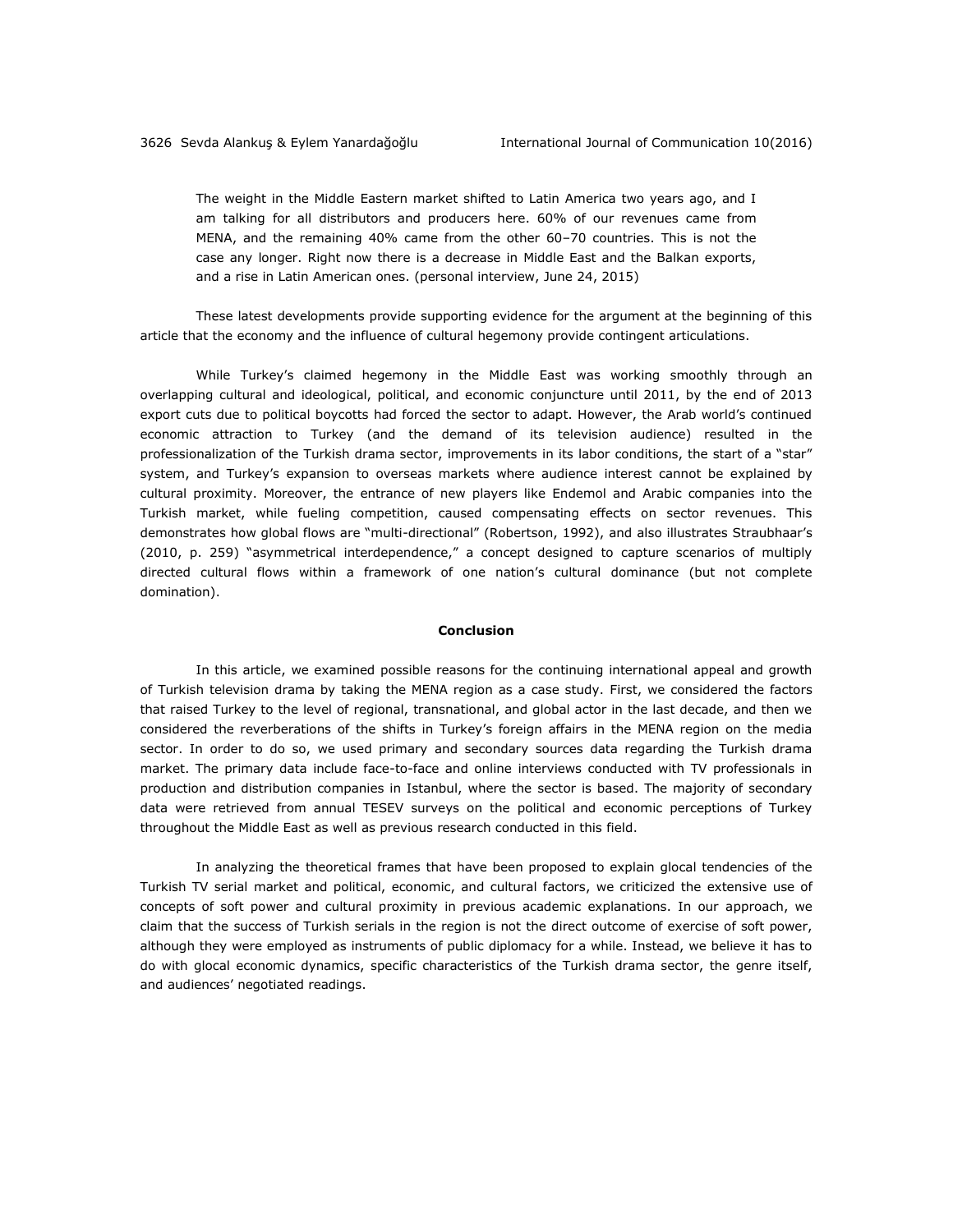Turkey continues to be seen as one of the strongest economies in the region, with its economic potential appreciated by neighboring countries (TESEV, 2012b, 2013). One of the side effects of its TV drama sector is a boost, not only in tourism, $10$  but in the textile, fashion, home decoration, and construction sectors as well. Consequently, the sector still enjoys the benefits of its continuing charm for Arab customers by drawing global and regional players into the market. To explain Turkey's ambitious relations with the Arab countries in the region, we prefer to use the term *hegemony* (rather than soft power) in its neo-Gramscian meaning, one that does not prioritize the spheres of culture/ideology, politics and economy, since in this case each clearly works in(ter)dependently from/with the other in the construction of consent, with undecidable outcomes.

Following the "golden period" of 2002–2011 ("golden" in terms of foreign, economic, political, and cultural relations with MENA countries), Turkey's positive political image in the region is now significantly declining and making neo-Ottomanism "not so cool." This also affects the export of Turkish dramas, which enjoyed its peak during the same period. However, as the surveys and interviews referenced in the article prove, the audience appeal of these series in the Arab world continues, which opens up the Turkish media market to new articulations that bypass the negative effects of its declining regional political image. Despite a decline in the political will, cultural and economic transactions seem to be self-sustaining, which is transforming not only the Turkish television drama sector, but the Arab one too. Thus, we hope new research in this field will look more closely at the intricate dynamics within the global television market, which is superseding politics and challenging the established notions of cultural proximity.

However, in analyzing the flexibility of the Turkish TV market in adapting to new political and economic conditions, we submit that even though the AKP government's micro-politics toward the MENA region have collapsed, its macro-politics, which represents a pragmatic amalgamation of a peculiar interpretation of an Islamic worldview with neoliberal economics, has been largely deemed successful according to public opinion in the Arab world. This remains true despite issues regarding the AKP government's risky attempts to experiment with Turkey's established political system.

#### **References**

Abuzeid, R. (2011, November 13). Why Turkey's Erdoğan is greeted like a rock star in Egypt. *TIME*. Retrieved from<http://content.time.com/time/world/article/0,8599,2093090,00.html>

Akdoğan'dan dizi yorumu [Akdoğan comments on TV series]. (2014, December 9). *Al Jazeera Turk*. Retrieved from<http://www.aljazeera.com.tr/haber/akdogandan-dizi-yorumu>

<sup>&</sup>lt;sup>10</sup> According to the Ministry of Culture and Tourism, the most significant increases in the number of visitor are from Gulf countries, including a 34% increase in Saudis, 75% in Kuwaitis, 51% Emiratis, and 1,379% more Omanis (quoted in Buccianti, 2010).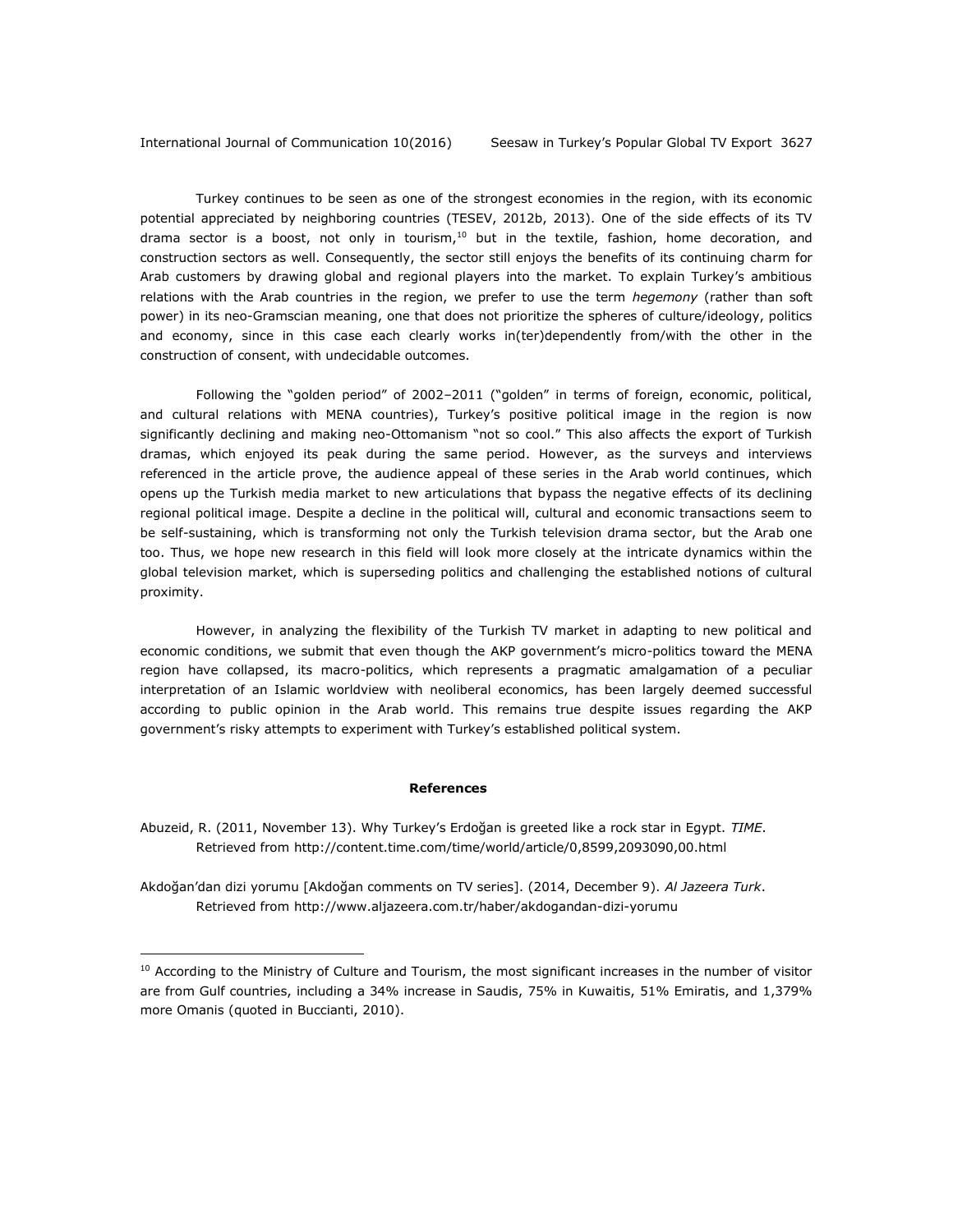- Al Jaber, K. (2010, July 21). Turkish soap operas influencing Arab culture and politics. *The Peninsula*. Retrieved from [http://www.thepeninsulaqatar.com/q/55-khalid-al-aber/120926-turkish-soap](http://www.thepeninsulaqatar.com/q/55-khalid-al-aber/120926-turkish-soap-operas-in-%20fluencing-arab-culture-and-politics.html)operas-in- [fluencing-arab-culture-and-politics.html](http://www.thepeninsulaqatar.com/q/55-khalid-al-aber/120926-turkish-soap-operas-in-%20fluencing-arab-culture-and-politics.html)
- Altunışık, B. M. (2010). *Arap Dünyasında Türkiye Algısı* [Perceptions of Turkey in the Arab world]. Istanbul, Turkey: Tesev Yayınları.
- Anas, O. (2012). Türkiye'nin Arap dünyasındaki yumuşak gücü: Yükselen trendler ve beklentiler [Turkey's soft power in the Arab World: Rising trends and expectations]. In Y. Akay vd. (Ed.), *Değişen Ortadoğu'da Kültür ve Siyaset* [Culture and politics in a changing Middle East] (selected papers) (pp. 277–300). Ankara, Turkey: SDE.
- Bilbassy-Charters, N. (2010, April 15). Leave it to Turkish soap operas to conquer hearts and minds. *Foreign Policy*. Retrieved from [http://foreignpolicy.com/2010/04/15/leave-it-to-turkish-soap](http://foreignpolicy.com/2010/04/15/leave-it-to-turkish-soap-operas-to-conquer-hearts-and-minds/)[operas-to-conquer-hearts-and-minds/](http://foreignpolicy.com/2010/04/15/leave-it-to-turkish-soap-operas-to-conquer-hearts-and-minds/)
- Brundson, C. (1995). The role of the soap opera in the development of feminist television scholarship, In R. C. Allen (Ed.), *To be continued . . . Soap operas around the world* (pp. 49–65). London, UK: Routledge.
- Buccianti, A. (2010). Turkish soap operas in the Arab world: Social liberation or cultural alienation? *Arab Media & Society*, *10*. Retrieved fro[m http://www.arabmediasociety.com/?article=735](http://www.arabmediasociety.com/?article=735)
- Cerami, C. (2013). Rethinking Turkey's soft power in the Arab world: Islam, secularism and democracy. *Journal of Levantine Studies, 3*(2), 129–150.
- Chalaby, K. J. (2011). The making of an entertainment revolution: How the TV format trade became a global industry. *European Journal of Communication*, *26*(4), 293–309.
- Cox, R. W., & Sinclair, T. J (1996). *Approaches to world order*. Cambridge, MA: Cambridge University Press.
- Delaimi, J. (2010, March 11). The social and linguistic impact of Turkish TV series on Arab society [Arabic]. *Al Watan*. Retrieved from [http://pulpit.alwatanvoice.com/articles/](http://pulpit.alwatanvoice.com/articles/2010/03/11/191876.html) [2010/03/11/191876.html](http://pulpit.alwatanvoice.com/articles/2010/03/11/191876.html)
- Deloitte. (2014, August). Dünyanın En Renkli Ekranı, Türkiye'de Dizi sektörü [World's most colorful screen, TV series in Turkey]. *Deloitte*. Retrieved from [http://www2.deloitte.com/content/dam/](http://www2.deloitte.com/content/dam/Deloitte/tr/Documents/technology-media-telecommunications/tr-media-tv-report.pdf) [Deloitte/tr/Documents/technology-media-telecommunications/tr-media-tv-report.pdf](http://www2.deloitte.com/content/dam/Deloitte/tr/Documents/technology-media-telecommunications/tr-media-tv-report.pdf)
- Dickens, A. (2014, March 26). A slice of Turkey. *C21 Media*. Retrieved from [http://www.c21media.net/a](http://www.c21media.net/a-slice-of-turkey/?ss=turkey)[slice-of-turkey/?ss=turkey](http://www.c21media.net/a-slice-of-turkey/?ss=turkey)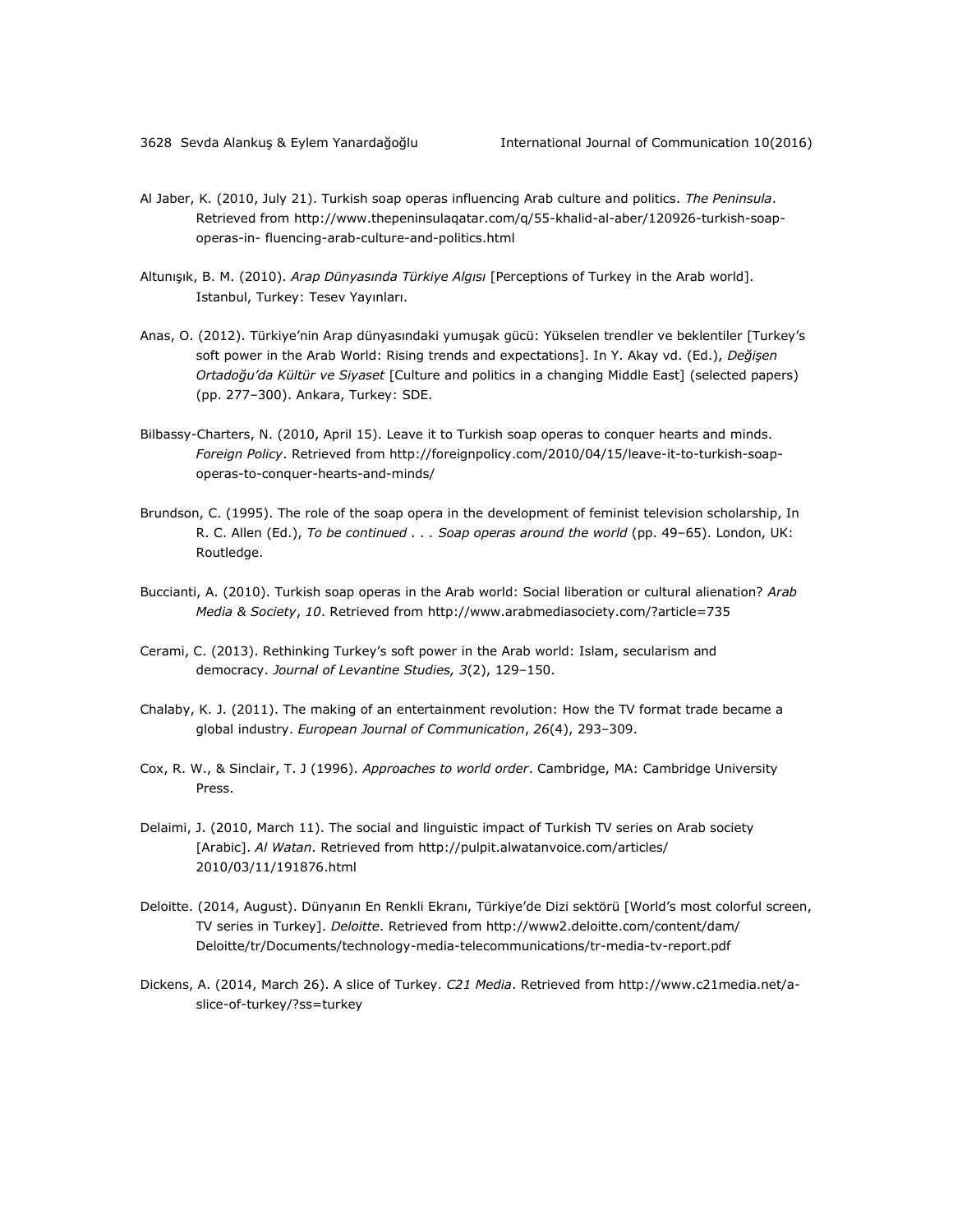- DISBOOK. (2013). New frontiers of television pop culture. *DISBOOK #2, WestAsia 2013 edition*. Retrieved from<http://www.nxtbook.fr/newpress/BasicLead/DisBook-West-Asia-2013/index.php#/2>
- Egyptians call for boycott of Turkish products. (2014, September 30). *Hürriyet Daily News*. Retrieved from [http://www.hurriyetdailynews.com/egyptians-call-for-boycott-of-turkish](http://www.hurriyetdailynews.com/egyptians-call-for-boycott-of-turkish-products.aspx?pageID=238&nID=72355&NewsCatID=344)[products.aspx?pageID=238&nID=72355&NewsCatID=344](http://www.hurriyetdailynews.com/egyptians-call-for-boycott-of-turkish-products.aspx?pageID=238&nID=72355&NewsCatID=344)
- Eyüboğlu, A. (2012, May 3). Türkiye'nin SES'i değişti. *Milliyet Cadde* [Turkey's SES changed]. Retrieved from <http://cadde.milliyet.com.tr/2012/05/03/YazarDetay/1535492/turkiye-nin-ses-i-degisti>
- Geraghty, C. (1991). *Woman and the soap opera*: *A study of prime time soaps*. Boston, MA: Polity.
- Gök, S. (2015, January). Rating Bilmecesiyle Liderlik yarışı [Leadership contest with the ratings puzzle].*Yarın: Ege Genç İşadamları Derneği Yayın Organı*, *44*, 68–91.
- Gülşan, R. (2012, November 16). Yeni rating sistemi dizi ihracatını vuracak mı? [Is the new rating system going to affect the export of series?] *Habertürk*. Retrieved from [http://www.haberturk.com/](http://www.haberturk.com/yazarlar/rahsan-gulsan/794570-yeni-reyting-sistemi-dizi-ihracatini-vuracak-mi) [yazarlar/rahsan-gulsan/794570-yeni-reyting-sistemi-dizi-ihracatini-vuracak-mi](http://www.haberturk.com/yazarlar/rahsan-gulsan/794570-yeni-reyting-sistemi-dizi-ihracatini-vuracak-mi)
- Hall, S. (1980). Encoding / decoding. In S. Hall, D. Hobson, A. Lowe, & P. Willis (Eds.), *Culture, media, language: Working papers in cultural studies, 1972–79* (pp. 128*–*138). London, UK: Hutchinson.
- ISMMMO. (2008). Istanbul Association of Accountants Newsletter. Retrieved from [http://archive.ismmmo.org.tr/docs/basin/2008/bulten/04102008\\_DiziEkonomisi.pdf](http://archive.ismmmo.org.tr/docs/basin/2008/bulten/04102008_DiziEkonomisi.pdf)
- ISMMMO. (2010). Istanbul Association of Accountants Newsletter. Retrieved from [http://archive.ismmmo.org.tr/docs/YASAM/27yasam/08\\_ismmmohaber.pdf](http://archive.ismmmo.org.tr/docs/YASAM/27yasam/08_ismmmohaber.pdf)
- Joseph, J. (2008). Hegemony and structure-agency problem in international relations: A scientific realist contribution. *Review of International Studies*, *34*, 109–128.
- Kaptan, Y. (2013). Proximity or difference: The representations of Turkish melodramas in the Middle East and Balkans. *Global Media Journal: Mediterranean Edition*, *(8)*2, 1–10.
- Kendall, B. (2011, November 21). Turks sense dawn of new era of power and confidence. *BBC*. Retrieved from http://www.bbc.co.uk/news/world-europe-15815319
- Kirisçi, K. (2000). Turkey and the Muslim Middle East. In A. Mayakovski & S. Sayarı, (Eds.), *Turkey's new world: Changing dynamics in Turkish foreign policy* (pp. 39–58). Washington, DC: Institute for Near East Policy.
- Kraidy, M. M., & Al-Ghazzi, O. (2013a). Neo-Ottoman cool: Turkish popular culture in the Arab public sphere, popular communication. *The International Journal of Media and Culture, 11*(1), 17–29.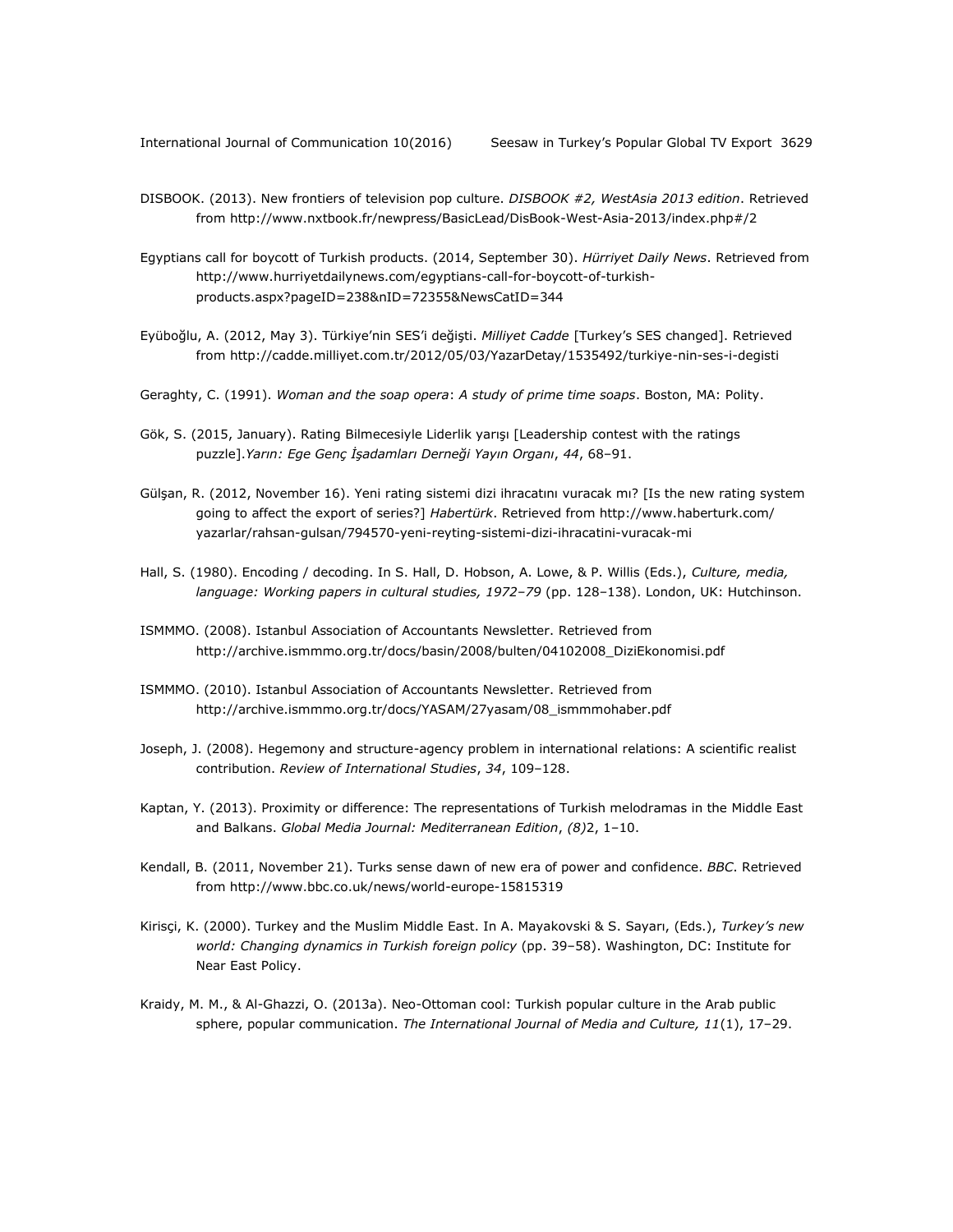- Kraidy, M. M., & Al-Ghazzi, O. (2013b). Neo-Ottoman cool 2: Turkish nation branding and Arabic-language transnational broadcasting. *International Journal of Communication, 7*, 2341–2360.
- Laclau, E., & Mouffe, C. (2001). *Hegemony and socialist strategy: Towards a radical democratic politics.* London, UK: Verso.
- LaPastina, C. A., & Straubhaar, D. J. (2005). Multiple proximities between television genres and audience: The schism between telenovelas global distribution and local consumption. *Gazette: The International Journal for Communication Studies*, *67*(83), 271–288.
- Laughey, D. (2007). *Key themes in media theory*. Maidenhead, UK: Open University Press.
- Martín, B. J. (1993). *Communication, culture and hegemony: From the media to mediations*. London, UK: SAGE Publications.
- Matthews, O. (2011, September 5). Turkish soap operas are sweeping the Middle East . *Newsweek.*  Retrieved from [http://www.newsweek.com/turkish-soap-operas-are-sweeping-middle-east-](http://www.newsweek.com/turkish-soap-operas-are-sweeping-middle-east-67403)[67403](http://www.newsweek.com/turkish-soap-operas-are-sweeping-middle-east-67403)
- Meyer, M. (2007). An exploration of the role of soft power in hegemony: The USA and China (unpublished master's thesis).Stellenbosch University, Stellenbosch, South Africa. Retrieved from <https://scholar.sun.ac.za/handle/10019.1/2391>
- Nye Jr., J. S. (1990, January). Soft power. *Foreign Policy, 80*, Autumn, 153–171.
- Nye Jr., J. S. (2004). *Soft power: The means to success in world politics*. New York, NY: Public Affairs.
- Özdemir, S. (2015, October 5). Dizi Dizi İhracat [Series of export]. *Hürriyet*. Retrieved from <http://www.hurriyet.com.tr/ekonomi/30242131.asp>
- Özedincik, S. (2013, March 24). 100 Milyon dolarlık dizi ihracatı [Series export worth 100 million dollars]. *Sabah.* Retrieved from [http://www.sabah.com.tr/Ekonomi/2013/03/24/100-milyon-dolarlik-dizi](http://www.sabah.com.tr/Ekonomi/2013/03/24/100-milyon-dolarlik-dizi-ihracati)[ihracati](http://www.sabah.com.tr/Ekonomi/2013/03/24/100-milyon-dolarlik-dizi-ihracati)
- Robertson, R. (1992). *Globalization: Social theory and global culture*. London, UK: SAGE Publications.
- Simpson, C. (2006, April–June). Turkish cinema's resurgence: The "deep nation" unravels. *Senses of Cinema*, *6*(39). Retrieved from [http://sensesofcinema.com/2006/feature-articles/turkish\\_cinema/](http://sensesofcinema.com/2006/feature-articles/turkish_cinema/)
- Straubhaar, D. J. (2010). Beyond media imperialism: Asymmetrical interdependence and cultural proximity. In D. K. Thussu (Ed.), *International communication: A reader* (pp. 261–277). London, UK: Taylor and Francis.